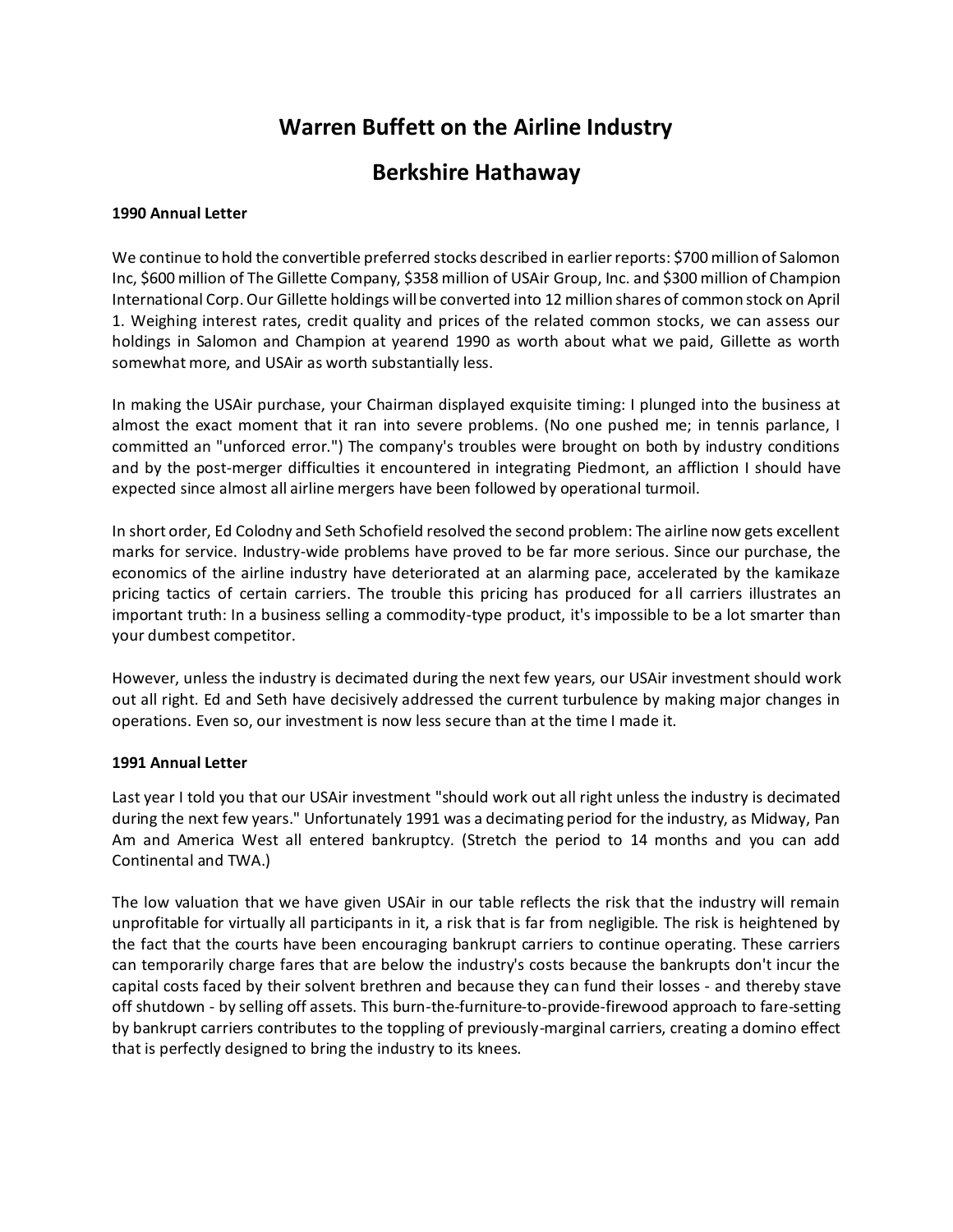Seth Schofield, who became CEO of USAir in 1991, is making major adjustments in the airline's operations in order to improve its chances of being one of the few industry survivors. There is no tougher job in corporate America than running an airline: Despite the huge amounts of equity capital that have been injected into it, the industry, in aggregate, has posted a net loss since its birth after Kitty Hawk. Airline managers need brains, guts, and experience - and Seth possesses all three of these attributes.

# **1992 Annual Letter**

There was one other memorable line in the 1989 Annual Report: "We have no ability to forecast the economics of the investment banking business, the airline industry, or the paper industry." At the time some of you may have doubted this confession of ignorance. Now, however, even my mother acknowledges its truth.

In the case of our commitment to USAir, industry economics had soured before the ink dried on our check. As I've previously mentioned, it was I who happily jumped into the pool; no one pushed me. Yes, I knew the industry would be ruggedly competitive, but I did not expect its leaders to engage in prolonged kamikaze behavior. In the last two years, airline companies have acted as if they are member of a competitive tontine, which they wish to bring to its conclusion as rapidly as possible.

Amidst this turmoil, Seth Schofield, CEO of USAir, has done a truly extraordinary job in repositioning the airline. He was particularly courageous in accepting a strike last fall that, had it been lengthy, might well have bankrupted the company. Capitulating to the striking union, however, would have been equally disastrous: The company was burdened with wage costs and work rules that were considerably more onerous than those encumbering its major competitors, and it was clear that over time any high-cost producer faced extinction. Happily for everyone, the strike was settled in a few days.

A competitively-beset business such as USAir requires far more managerial skill than does a business with fine economics. Unfortunately, though, the near-term reward for skill in the airline business is simply survival, not prosperity.

In early 1993, USAir took a major step toward assuring survival - and eventual prosperity - by accepting British Airways' offer to make a substantial, but minority, investment in the company. In connection with this transaction, Charlie and I were asked to join the USAir board. We agreed, though this makes five outside board memberships for me, which is more than I believe advisable for an active CEO. Even so, if an investee's management and directors believe it particularly important that Charlie and I join its board, we are glad to do so. We expect the managers of our investees to work hard to increase the value of the businesses they run, and there are times when large owners should do their bit as well.

# **1994 Annual Letter**

Egregious as it is, the Cap Cities decision earns only a silver medal. Top honors go to a mistake I made five years ago that fully ripened in 1994: Our \$358 million purchase of USAir preferred stock, on which the dividend was suspended in September. In the 1990 Annual Report I correctly described this deal as an "unforced error," meaning that I was neither pushed into the investment nor misled by anyone when making it. Rather, this was a case of sloppy analysis, a lapse that may have been caused by the fact that we were buying a senior security or by hubris. Whatever the reason, the mistake was large.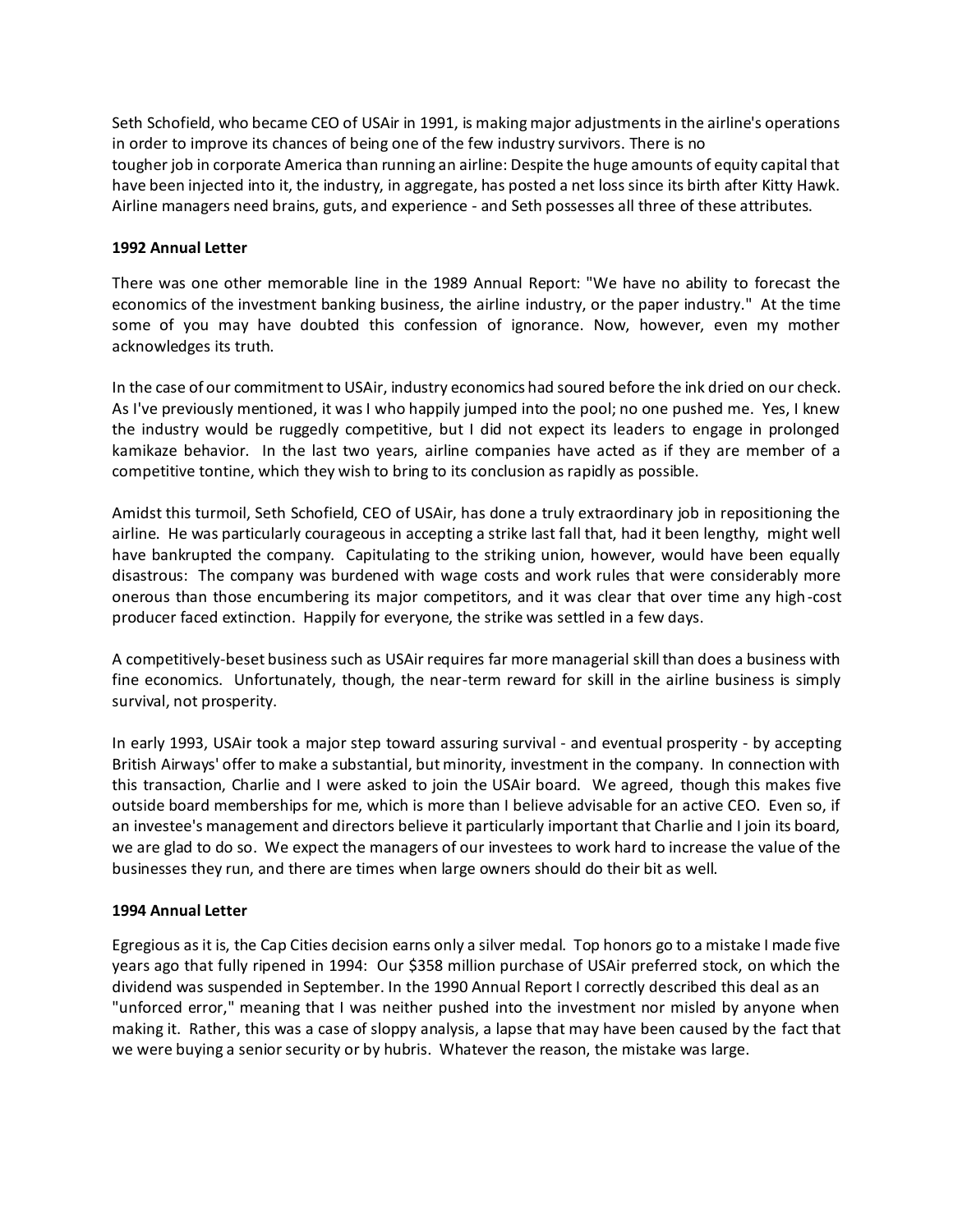Before this purchase, I simply failed to focus on the problems that would inevitably beset a carrier whose costs were both high and extremely difficult to lower. In earlier years, these life-threatening costs posed few problems. Airlines were then protected from competition by regulation, and carriers could absorb high costs because they could pass them along by way of fares that were also high.

When deregulation came along, it did not immediately change the picture: The capacity of low-cost carriers was so small that the high-cost lines could, in large part, maintain their existing fare structures. During this period, with the longer-term problems largely invisible but slowly metastasizing, the costs that were non-sustainable became further embedded.

As the seat capacity of the low-cost operators expanded, their fares began to force the old-line, high-cost airlines to cut their own. The day of reckoning for these airlines could be delayed by infusions of capital (such as ours into USAir), but eventually a fundamental rule of economics prevailed: In an unregulated commodity business, a company must lower its costs to competitive levels or face extinction. This principle should have been obvious to your Chairman, but I missed it.

Seth Schofield, CEO of USAir, has worked diligently to correct the company's historical cost problems but, to date, has not managed to do so. In part, this is because he has had to deal with a moving target, the result of certain major carriers having obtained labor concessions and other carriers having benefitted from "fresh-start" costs that came out of bankruptcy proceedings. (As Herb Kelleher, CEO of Southwest Airlines, has said: "Bankruptcy court for airlines has become a health spa.") Additionally, it should be no surprise to anyone that those airline employees who contractually receive above-market salaries will resist any reduction in these as long as their checks continue to clear.

Despite this difficult situation, USAir may yet achieve the cost reductions it needs to maintain its viability long-term. But it is far from sure that will happen.

Accordingly, we wrote our USAir investment down to \$89.5 million, 25 cents on the dollar at yearend 1994. This valuation reflects both a possibility that our preferred will have its value fully or largely restored and an opposite possibility that the stock will eventually become worthless. Whatever the outcome, we will heed a prime rule of investing: You don't have to make it back the way that you lost it.

# **1997 Annual Letter**

The resuscitation of US Airways borders on the miraculous. Those who have watched my moves in this investment know that I have compiled a record that is unblemished by success. I was wrong in originally purchasing the stock, and I was wrong later, in repeatedly trying to unload our holdings at 50 cents on the dollar.

Two changes at the company coincided with its remarkable rebound: 1) Charlie and I left the board of directors and 2) Stephen Wolf became CEO. Fortunately for our egos, the second event was the key: Stephen Wolf's accomplishments at the airline have been phenomenal.

There still is much to do at US Airways, but survival is no longer an issue. Consequently, the company made up the dividend arrearages on our preferred during 1997, adding extra payments to compensate us for the delay we suffered. The company's common stock, furthermore, has risen from a low of \$4 to a recent high of \$73.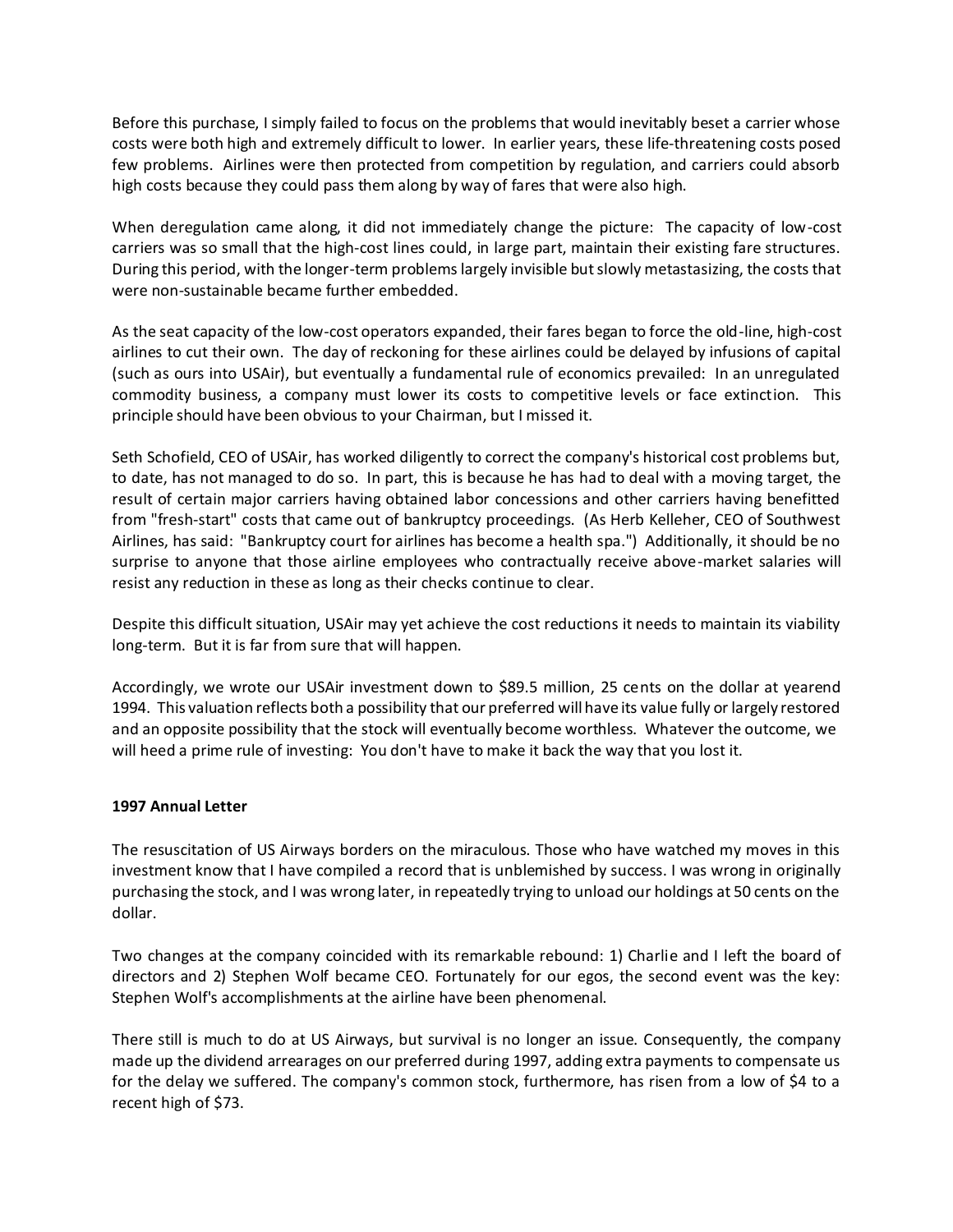Our preferred has been called for redemption on March 15. But the rise in the company's stock has given our conversion rights, which we thought worthless not long ago, great value. It is now almost certain that our US Airways shares will produce a decent profit -- that is, if my cost for Maalox is excluded -- and the gain could even prove indecent.

Next time I make a big, dumb decision, Berkshire shareholders will know what to do: *Phone Mr. Wolf*.

# **2007 Annual Letter**

Now let's move to the gruesome. The worst sort of business is one that grows rapidly, requires significant capital to engender the growth, and then earns little or no money. Think airlines. Here a durable competitive advantage has proven elusive ever since the days of the Wright Brothers. Indeed, if a farsighted capitalist had been present at Kitty Hawk, he would have done his successors a huge favor by shooting Orville down. The airline industry's demand for capital ever since that first flight has been insatiable. Investors have poured money into a bottomless pit, attracted by growth when they should have been repelled by it. And I, to my shame, participated in this foolishness when I had Berkshire buy U.S. Air preferred stock in 1989. As the ink was drying on our check, the company went into a tailspin, and before long our preferred dividend was no longer being paid. But we then got very lucky. In one of the recurrent, but always misguided, bursts of optimism for airlines, we were actually able to sell our shares in 1998 for a hefty gain. In the decade following our sale, the company went bankrupt. Twice. To sum up, think of three types of "savings accounts." The great one pays an extraordinarily high interest rate that will rise as the years pass. The good one pays an attractive rate of interest that will be earned also on deposits that are added. Finally, the gruesome account both pays an inadequate interest rate and requires you to keep adding money at those disappointing returns.

[After industry consolidation, Berkshire Hathaway bought into the US airline industry again, but sold its stake at the start of the Covid-19 pandemic.]

# **Berkshire Hathaway AGM 2020 (Quotes from Warren Buffett)**

Now, you'll see in the month of April that we net sold \$6 billion or so of securities… when we bought that, we were getting an attractive amount for our money when investing across the airlines business.

So we bought roughly 10% of the four largest airlines, and we probably… [paid] somewhere between seven and eight billion to own 10% of the four large companies in the airline business, and we felt for that, we were getting a billion dollars roughly of earnings. Now we weren't getting a billion dollars of dividends, but we felt our share of the underlying earnings was a billion dollars and we felt that that number was more likely to go up than down over a period of time... And it turned out I was wrong about that business because of something that was not in any way the fault of four excellent CEOs.

I mean, believe me, no joy being a CEO of an airline, but the companies we bought are well managed. They did a lot of things right. It's a very, very, very difficult business because you're dealing with millions of people every day, and if something goes wrong for 1% of them, they are very unhappy. So I don't envy